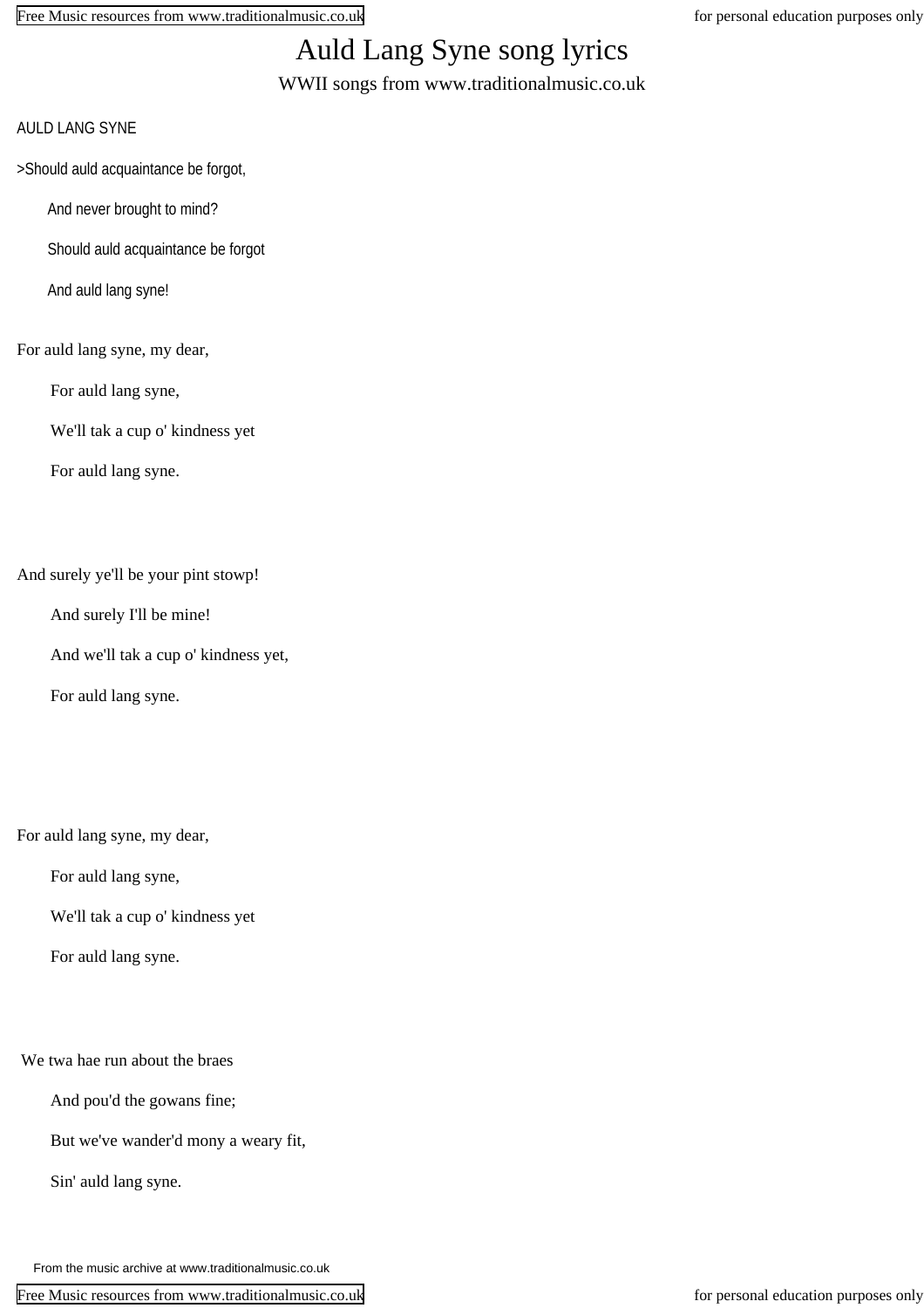For auld lang syne, my dear,

For auld lang syne,

We'll tak a cup o' kindness yet

For auld lang syne.

## We two hae paidled i' the burn,

Frae morning sun till dine;

But seas between us braid hae roar'd

Sin' auld lang syne.

For auld lang syne, my dear,

For auld lang syne,

We'll tak a cup o' kindness yet

For auld lang syne.

And here's a hand, my trusty fere!

And gie's a hand o' thine!

And we'll tak' a right gude-willy waught,

For auld lang syne.

For auld lang syne, my dear,

For auld lang syne,

We'll tak a cup o' kindness yet

For auld lang syne.

From the music archive at www.traditionalmusic.co.uk